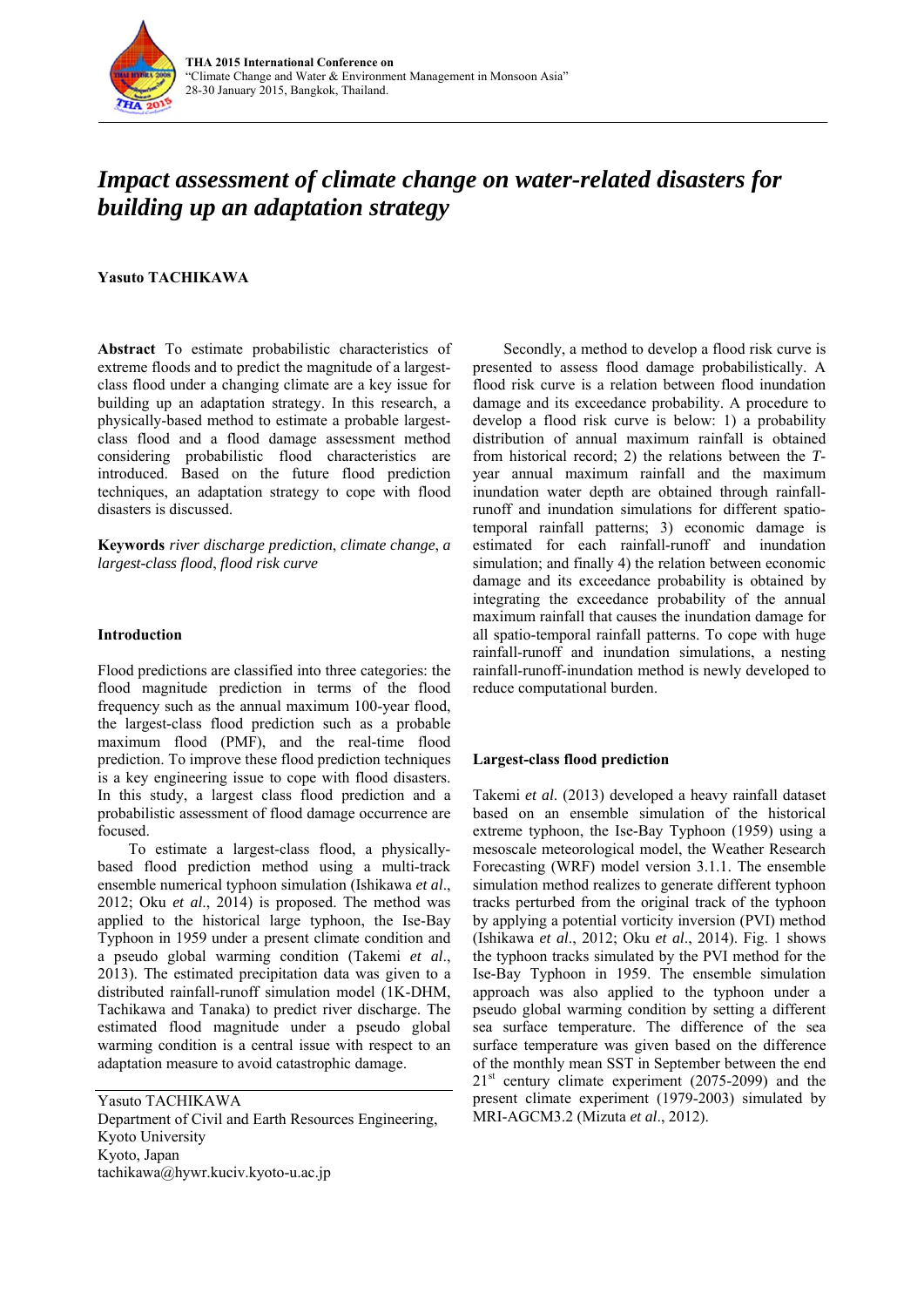



**Fig. 1** Virtual shifting of typhoon's initial position for the Ise-Bay Typhoon in 1959 (Takemi *et al.*, 2013).



**Fig. 2** Spatially distributed river flow for the Central and Kansai regions in Japan simulated by a distributed hydrologic model, 1K-DHM.

The simulated rainfall data was given to a distributed rainfall-runoff model (1K-DHM) developed for the Central and Kansai regions in Japan (Fig. 2). The simulated discharge for each typhoon track was stored with about 1km grid resolution. Fig. 3 shows the simulated hydrographs at the Hirakata station  $(7,281 \text{ km}^2)$  in the Yodo River basin for various typhoon tracks. For each grid cell in the study region, the typhoon track which causes the maximum discharge was analyzed. Fig. 4 shows a spatial distribution of the typhoon track number that caused the maximum discharge for each grid cell. The flood runoff simulation results for the present climate condition shown in Fig. 3 underestimate the observed data, however, the ones for the pseudo global warming condition clearly shows the increase of flood flow.



(a) Simulated flood hydrographs for the present climate condition.



(b) Simulated flood hydrographs for the pseudo global warming condition.

**Fig. 3** Simulated flood hydrographs at the Hirakata station (7,281km<sup>2</sup>) for different conditions.



**Fig. 4** Spatial distribution of the maximum discharge caused by different typhoon tracks.

New typhoon ensemble simulations using other boundary conditions and for other historical typhoons are ongoing. Improvement of the distributed hydrologic model including introduction of the dam reservoir operations and readjustment of model parameters are also underway. An inundation hydraulic simulation model will be combined with the hydrologic simulation. The method proposed here provides information on physically-based largest-class floods under a changing climate, which is basic information for building up an adaptation strategy.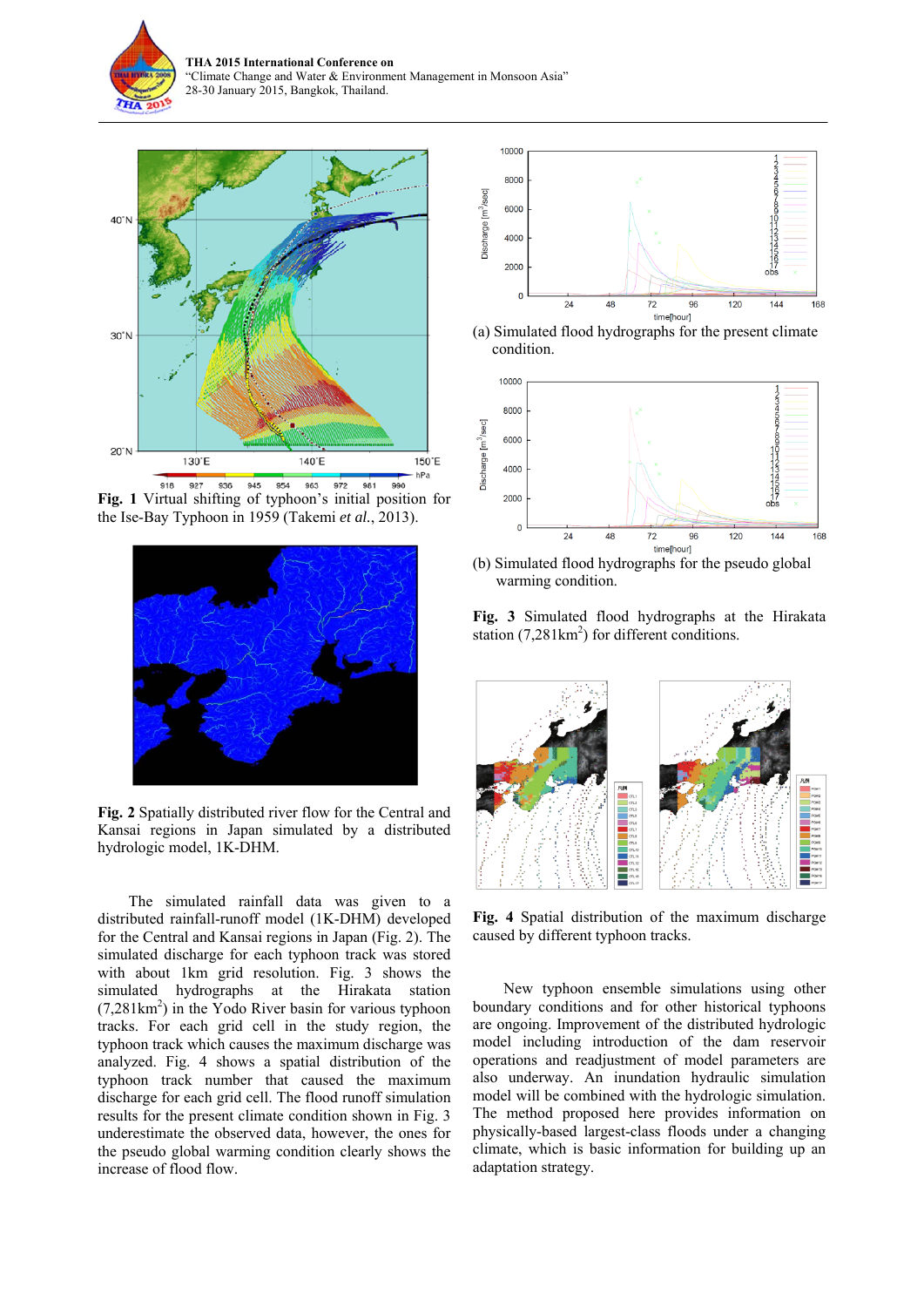



**Fig. 5** Schematic explanation of the translation of a distribution function of the *D*-day annual maximum rainfall  $r_a$  to a distribution function of inundation damage *m* through various rainfall patterns (Tanaka *et al*., 2015).



Fig. 6 Yura River basin  $(1,882 \text{ km}^2)$  in Japan. A distributed hydrologic model 1K-DHM was applied to the entire basin and inundation simulations were applied to the gridded area. The black and red marks represent rainfall observation stations and the yellow marks represents river stage gauging stations.

### **Probabilistic assessment of flood damage using flood risk curve**

To manage flood disasters flood risk control based on appropriate risk assessment is essential. To realize an integrated economic risk assessment by flood disasters, a flood risk curve plays an important role. A flood risk curve provides a relation between flood inundation damage and its exceedance probability. A method to obtain the flood risk curve considering the uncertainty of spatio-temporal rainfall distribution is newly proposed (Tanaka *et al*., 2015).

A flood risk curve is generated from a probability distribution function of the annual maximum rainfall distribution through the following processes (Fig. 5): 1) to prepare typical extreme rainfall patterns  $\xi_i$ ; 2) to obtain a probability distribution of the annual maximum rainfall  $F_R(r_a)$  from the historical data; 3) to obtain relations between *T*-year annual maximum rainfall and the maximum inundation water depth through a rainfallrunoff and inundation simulation; and 4) the economic damage *m* is estimated for each maximum inundation depth caused by the *T*-year annual maximum rainfall  $r_a$ . These procedures are conducted for each typical extreme rainfall pattern. Finally, the relation between economic damage *m* and its exceedance probability  $F_M(m)$  is obtained by integrating the exceedance probability of each inundation damage. The schematic instruction of the development of the flood risk curve is shown in Fig. 5. This method requires many rainfallrunoff and inundation simulations, thus a nesting runoffinundation simulation method to reduce computational costs was also developed.

The method was applied to the Yura River basin  $(1,882 \text{ km}^2, \text{Fig. 6})$  in Japan. Rainfall-runoff simulation was applied to the entire basin using a distributed hydrologic model 1K-DHM with about 1km spatial resolution. Then, inundation simulations were applied to the gridded area located at the lower part of the basin. The estimated spatial distributions of indention depth were used to calculate the indention damage amount using a guideline to estimate the economic damage (MLIT, 2005).



**Fig. 7** Relation between the 2-day basin average rainfall and inundation damage estimated by rainfall-runoff and inundation simulations. The lines P1 to P5 show the relation for each rainfall pattern. Solid and dashed lines represent case studies with and without dam operation (Tanaka *et al*., 2015).

Fig. 7 shows the estimated relations between the 2-day basin average rainfall at the Yura River basin and inundation damage obtained by rainfall-runoff and inundation simulations. The lines indicated by P1 to P5 show the relation for each rainfall pattern. Solid and dashed lines represent case studies with the dam operation at the Ono dam and without the dam operation. Each risk curves reflect the magnitude of rainfall and a difference scenario of flood works.